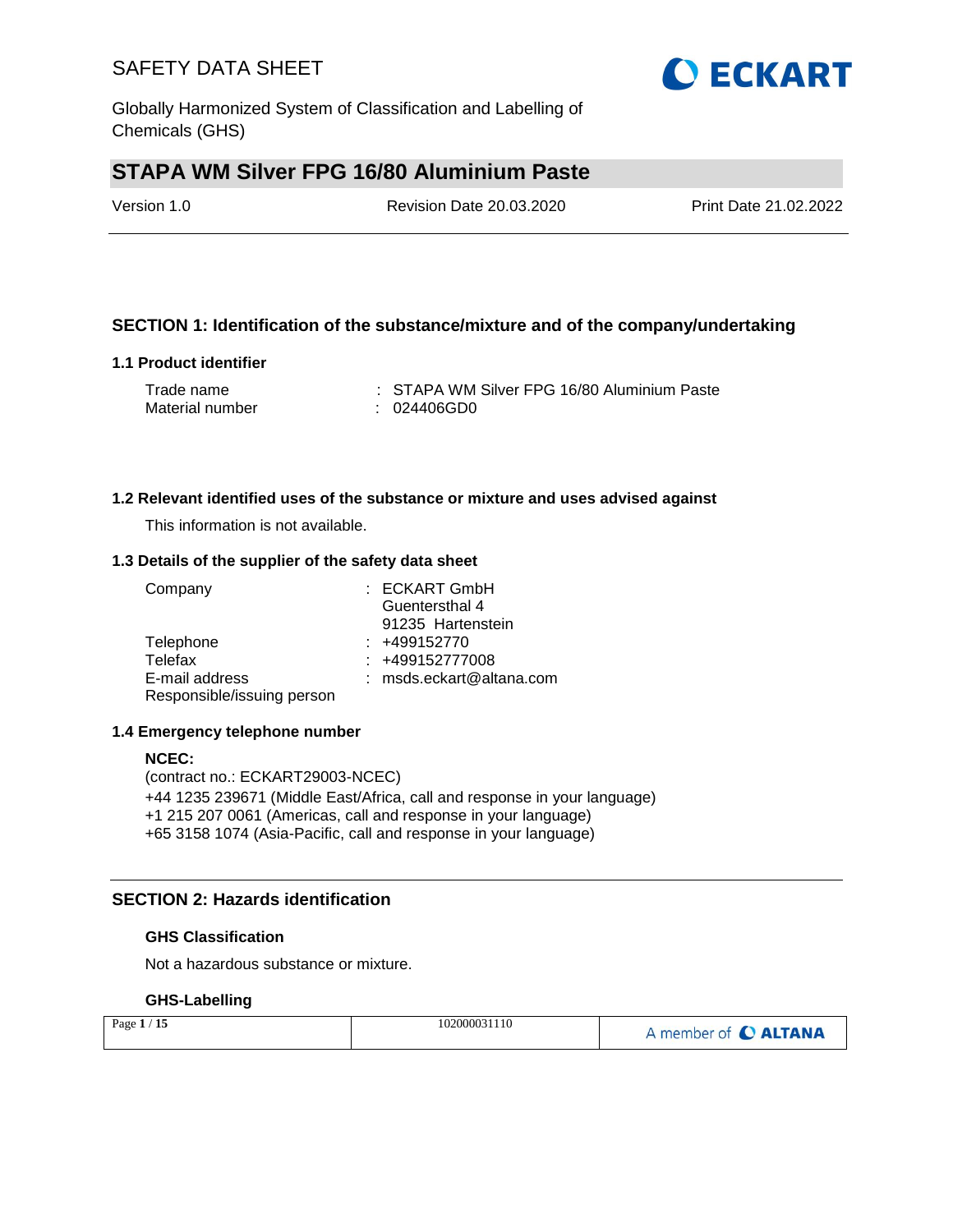

Globally Harmonized System of Classification and Labelling of Chemicals (GHS)

# **STAPA WM Silver FPG 16/80 Aluminium Paste**

| Version 1.0 | <b>Revision Date 20.03.2020</b> | Print Date 21.02.2022 |
|-------------|---------------------------------|-----------------------|
|             |                                 |                       |

Not a hazardous substance or mixture.

#### **Hazardous components which must be listed on the label**

#### **Other hazards which do not result in classification**

Combustible Solids

#### **SECTION 3: Composition/information on ingredients**

Substance No. **:** : :

#### **Hazardous components**

| Chemical name                 | CAS-No.<br>EINECS-No.  | Classification and<br>labelling | Concentration[%] |
|-------------------------------|------------------------|---------------------------------|------------------|
| aluminium powder (stabilised) | 7429-90-5<br>231-072-3 | Flam. Sol.;1;H228               | $50 - 100$       |
| silicon dioxide               | 7631-86-9<br>231-545-4 | Acute Tox.;5;H303               | $1 - 10$         |

For the full text of the H-Statements mentioned in this Section, see Section 16.

#### **SECTION 4: First aid measures**

#### **4.1 Description of first aid measures**

| General advice | : Move the victim to fresh air.<br>Do not leave the victim unattended.<br>No hazards which require special first aid measures. |                      |
|----------------|--------------------------------------------------------------------------------------------------------------------------------|----------------------|
| If inhaled     | : If unconscious, place in recovery position and seek medical<br>advice.<br>If symptoms persist, call a physician.             |                      |
| Page 2 / 15    | 102000031110                                                                                                                   | A member of C ALTANA |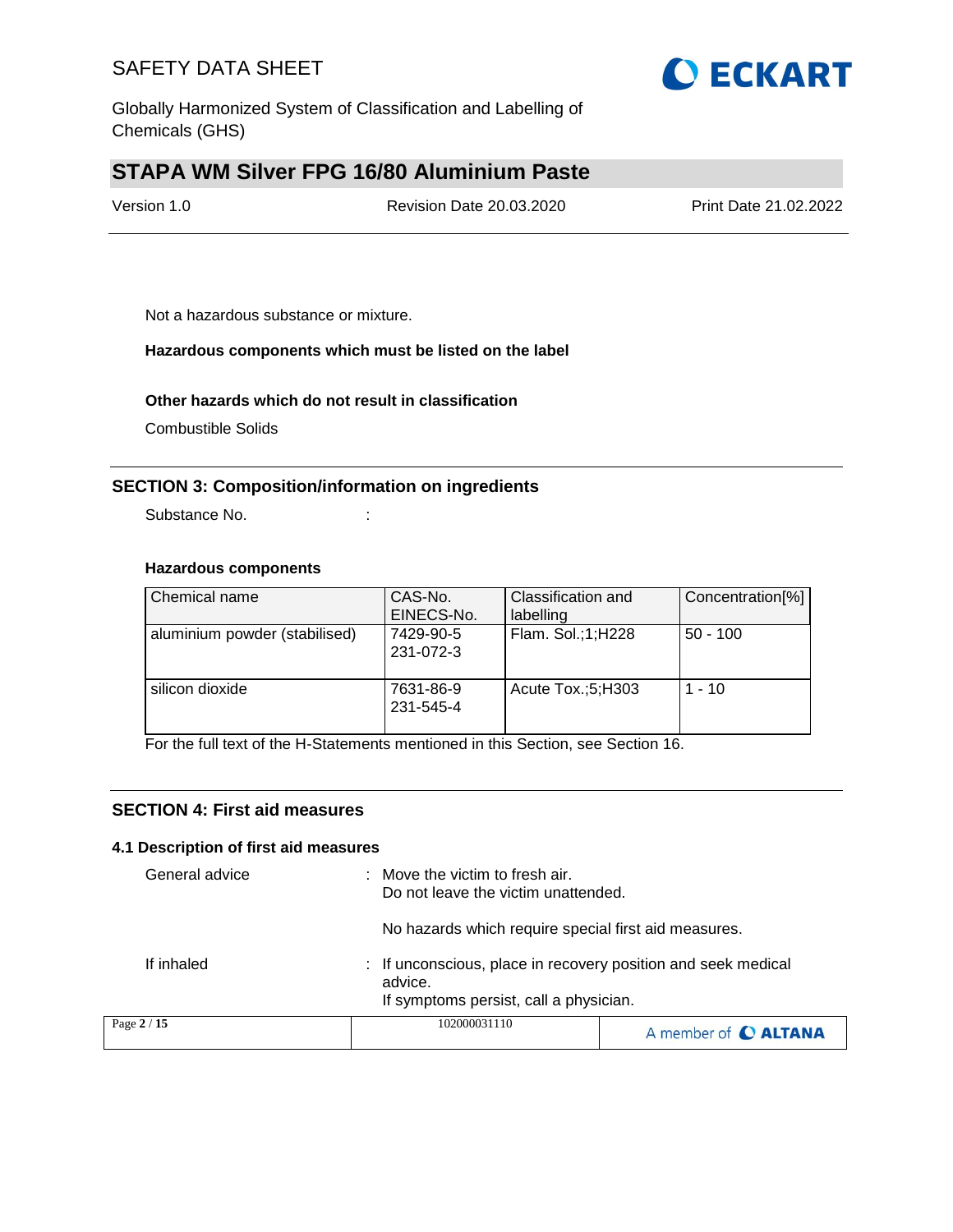

Globally Harmonized System of Classification and Labelling of Chemicals (GHS)

# **STAPA WM Silver FPG 16/80 Aluminium Paste**

| Version 1.0 | <b>Revision Date 20.03.2020</b> | Print Date 21.02.2022 |
|-------------|---------------------------------|-----------------------|
|             |                                 |                       |

| In case of skin contact | : Wash off immediately with soap and plenty of water.                                                                                                                           |
|-------------------------|---------------------------------------------------------------------------------------------------------------------------------------------------------------------------------|
| In case of eye contact  | : Immediately flush eye(s) with plenty of water.                                                                                                                                |
|                         | Remove contact lenses.<br>If eye irritation persists, consult a specialist.                                                                                                     |
| If swallowed            | : Keep respiratory tract clear.<br>Do not give milk or alcoholic beverages.<br>Never give anything by mouth to an unconscious person.<br>If symptoms persist, call a physician. |

#### **4.2 Most important symptoms and effects, both acute and delayed**

This information is not available.

#### **4.3 Indication of any immediate medical attention and special treatment needed**

This information is not available.

#### **SECTION 5: Firefighting measures**

#### **5.1 Extinguishing media**

| Suitable extinguishing media      | : Dry sand, Special powder against metal fire   |
|-----------------------------------|-------------------------------------------------|
| Unsuitable extinguishing<br>media | : Water, Foam, ABC powder, Carbon dioxide (CO2) |

#### **5.2 Special hazards arising from the substance or mixture**

This information is not available.

#### **5.3 Advice for firefighters**

Special protective equipment : Use personal protective equipment. for firefighters

#### Wear self-contained breathing apparatus for firefighting if

| Page $3/15$ | 102000031110 | A member of C ALTANA |
|-------------|--------------|----------------------|
|             |              |                      |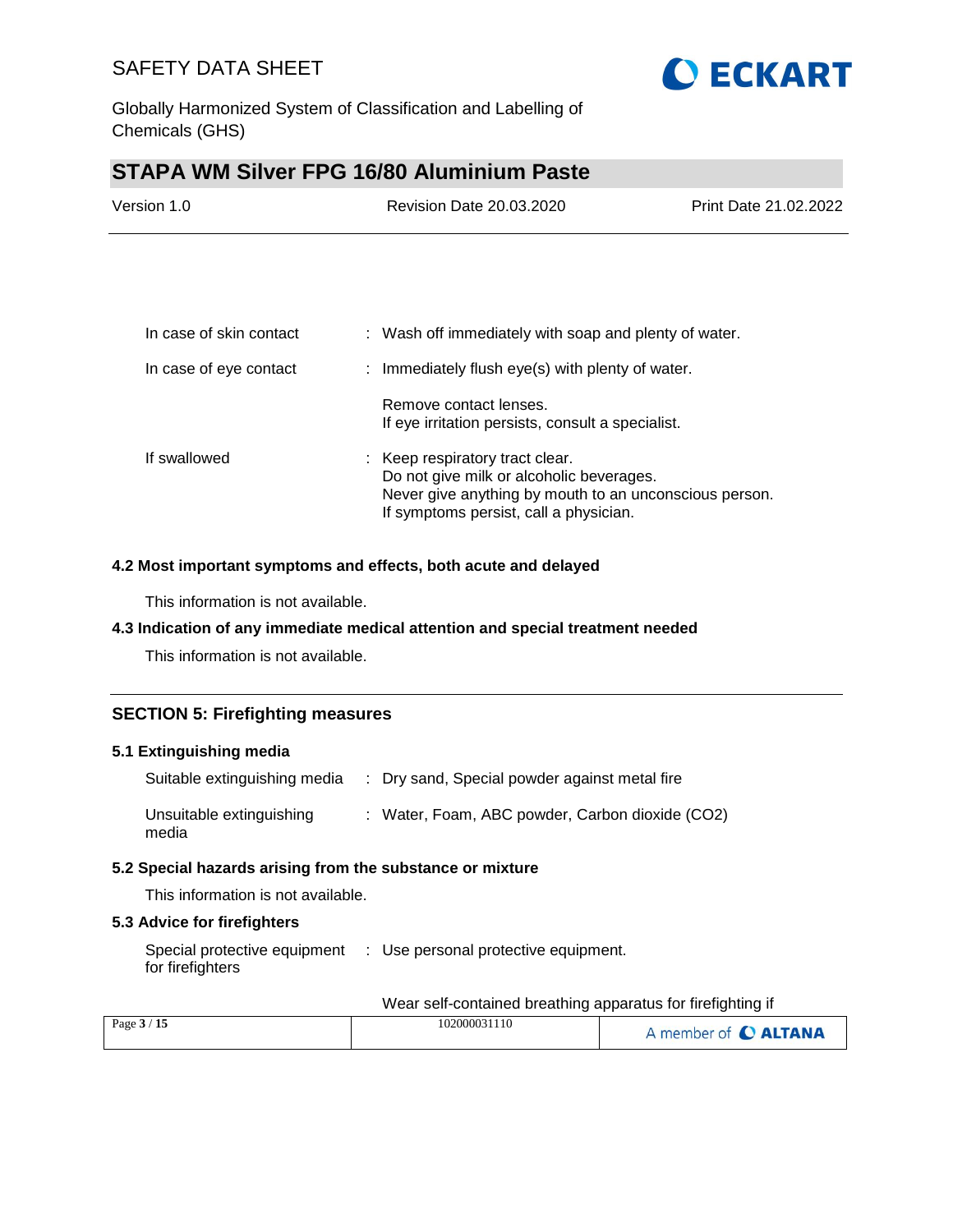

Globally Harmonized System of Classification and Labelling of Chemicals (GHS)

# **STAPA WM Silver FPG 16/80 Aluminium Paste**

| Version 1.0         | <b>Revision Date 20.03.2020</b>                                                                                                                        | Print Date 21.02.2022 |
|---------------------|--------------------------------------------------------------------------------------------------------------------------------------------------------|-----------------------|
|                     |                                                                                                                                                        |                       |
|                     | necessary.                                                                                                                                             |                       |
| Further information | : Standard procedure for chemical fires. Use extinguishing<br>measures that are appropriate to local circumstances and the<br>surrounding environment. |                       |

### **SECTION 6: Accidental release measures**

#### **6.1 Personal precautions, protective equipment and emergency procedures**

| Personal precautions | : Evacuate personnel to safe areas.<br>Use personal protective equipment. |
|----------------------|---------------------------------------------------------------------------|
|                      | Remove all sources of ignition.<br>Avoid dust formation.                  |

#### **6.2 Environmental precautions**

This information is not available.

#### **6.3 Methods and materials for containment and cleaning up**

| Methods for cleaning up | : Use mechanical handling equipment.<br>Soak up with inert absorbent material (e.g. sand, silica gel,<br>acid binder, universal binder, sawdust). |
|-------------------------|---------------------------------------------------------------------------------------------------------------------------------------------------|
|                         | Sweep up and shovel.<br>Do not flush with water.<br>Keep in suitable, closed containers for disposal.                                             |

#### **6.4 Reference to other sections**

For personal protection see section 8.

#### **SECTION 7: Handling and storage**

#### **7.1 Precautions for safe handling**

Advice on safe handling : Keep away from heat and sources of ignition. Avoid dust

| Page $4/15$ | 102000031110 | A member of C ALTANA |
|-------------|--------------|----------------------|
|             |              |                      |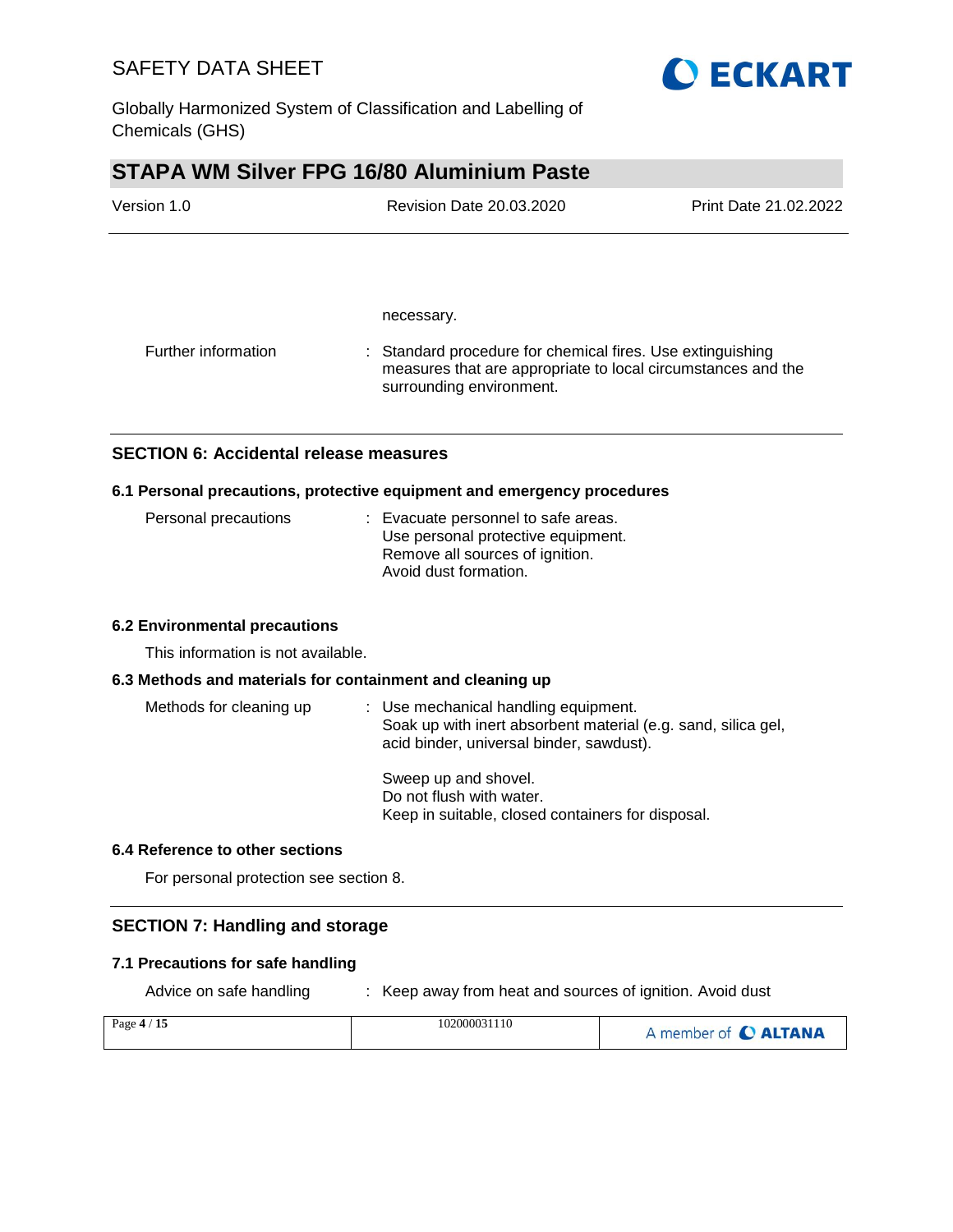

Globally Harmonized System of Classification and Labelling of Chemicals (GHS)

# **STAPA WM Silver FPG 16/80 Aluminium Paste**

| Version 1.0                                                      |  | Revision Date 20.03.2020                                                                                                                                                                                                                                               | Print Date 21.02.2022 |
|------------------------------------------------------------------|--|------------------------------------------------------------------------------------------------------------------------------------------------------------------------------------------------------------------------------------------------------------------------|-----------------------|
|                                                                  |  |                                                                                                                                                                                                                                                                        |                       |
|                                                                  |  | formation. Ensure adequate ventilation.                                                                                                                                                                                                                                |                       |
|                                                                  |  | For personal protection see section 8. Smoking, eating and<br>drinking should be prohibited in the application area.                                                                                                                                                   |                       |
| Advice on protection against<br>fire and explosion               |  | : Keep away from open flames, hot surfaces and sources of<br>ignition. Earthing of containers and apparatuses is essential.                                                                                                                                            |                       |
|                                                                  |  | Normal measures for preventive fire protection.                                                                                                                                                                                                                        |                       |
| Hygiene measures                                                 |  | : General industrial hygiene practice.                                                                                                                                                                                                                                 |                       |
| 7.2 Conditions for safe storage, including any incompatibilities |  |                                                                                                                                                                                                                                                                        |                       |
| Requirements for storage<br>areas and containers                 |  | Store in original container. Keep containers tightly closed in a<br>÷.<br>cool, well-ventilated place. Keep container closed when not in<br>use. Keep away from sources of ignition - No smoking.                                                                      |                       |
|                                                                  |  | Electrical installations / working materials must comply with<br>the technological safety standards.                                                                                                                                                                   |                       |
| Further information on<br>storage conditions                     |  | : Protect from humidity and water. Do not allow to dry.                                                                                                                                                                                                                |                       |
| Advice on common storage                                         |  | : Do not store together with oxidizing and self-igniting products.<br>Never allow product to get in contact with water during<br>storage. Keep away from oxidizing agents, strongly alkaline<br>and strongly acid materials in order to avoid exothermic<br>reactions. |                       |
| Other data                                                       |  | No decomposition if stored and applied as directed.                                                                                                                                                                                                                    |                       |

#### **7.3 Specific end use(s)**

This information is not available.

| Page 5 / 15 | 102000031110 | A member of C ALTANA |
|-------------|--------------|----------------------|
|             |              |                      |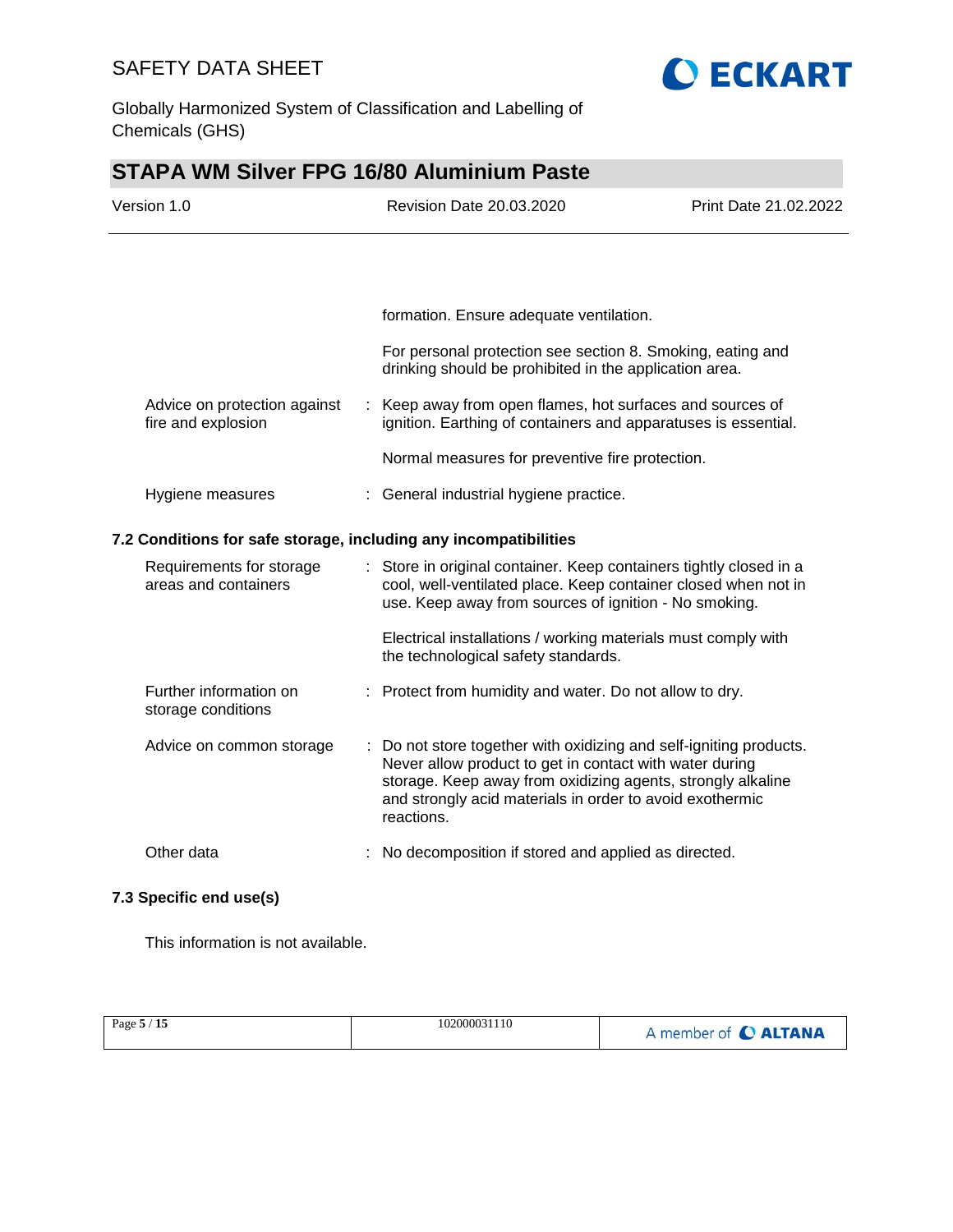Globally Harmonized System of Classification and Labelling of Chemicals (GHS)

# **STAPA WM Silver FPG 16/80 Aluminium Paste**

Version 1.0 Revision Date 20.03.2020 Print Date 21.02.2022

### **SECTION 8: Exposure controls/personal protection**

#### **8.1 Control parameters**

#### **Germany:**

| Components                                 | CAS-No.                                    | Value type<br>(Form of<br>exposure)                                                                                                                 | Control<br>parameters                                                                                                                                                                                                                   | Update     | Basis                       |  |  |  |
|--------------------------------------------|--------------------------------------------|-----------------------------------------------------------------------------------------------------------------------------------------------------|-----------------------------------------------------------------------------------------------------------------------------------------------------------------------------------------------------------------------------------------|------------|-----------------------------|--|--|--|
| aluminium<br>powder<br>(stabilised)        | 7429-90-5                                  | <b>AGW</b> (Inhalable<br>fraction)                                                                                                                  | $10$ mg/m $3$                                                                                                                                                                                                                           | 2014-04-02 | DE TRGS 900                 |  |  |  |
|                                            | Peak-limit: excursion<br>factor (category) |                                                                                                                                                     | 2; (II)                                                                                                                                                                                                                                 |            |                             |  |  |  |
| Further information                        |                                            | Commission for dangerous substancesSenate commission for the<br>review of compounds at the work place dangerous for the health<br>(MAK-commission). |                                                                                                                                                                                                                                         |            |                             |  |  |  |
| aluminium<br>powder<br>(stabilised)        | 7429-90-5                                  | <b>AGW</b> (Alveolate<br>fraction)                                                                                                                  | 1,25 mg/m3                                                                                                                                                                                                                              | 2014-04-02 | DE TRGS 900                 |  |  |  |
| Peak-limit: excursion<br>factor (category) |                                            | 2; (II)                                                                                                                                             |                                                                                                                                                                                                                                         |            |                             |  |  |  |
| Further information                        |                                            | (MAK-commission).                                                                                                                                   | Commission for dangerous substancesSenate commission for the<br>review of compounds at the work place dangerous for the health                                                                                                          |            |                             |  |  |  |
| White<br>mineral oil<br>(petroleum)        | 8042-47-5                                  | AGW (Alveolate<br>fraction)                                                                                                                         | $5$ mg/m $3$                                                                                                                                                                                                                            | 2015-11-06 | DE TRGS 900                 |  |  |  |
| Peak-limit: excursion<br>factor (category) |                                            | 4(11)                                                                                                                                               |                                                                                                                                                                                                                                         |            |                             |  |  |  |
| Further information                        |                                            |                                                                                                                                                     | Senate commission for the review of compounds at the work<br>place dangerous for the health (MAK-commission). When there is<br>compliance with the OEL and biological tolerance values, there is<br>no risk of harming the unborn child |            |                             |  |  |  |
| silicon<br>dioxide                         | 7631-86-9                                  | AGW (Inhalable<br>fraction)                                                                                                                         | $4$ mg/m $3$                                                                                                                                                                                                                            | 2013-09-19 | DE TRGS 900                 |  |  |  |
| Page $6/15$                                |                                            |                                                                                                                                                     | 102000031110                                                                                                                                                                                                                            |            | A member of <b>C ALTANA</b> |  |  |  |

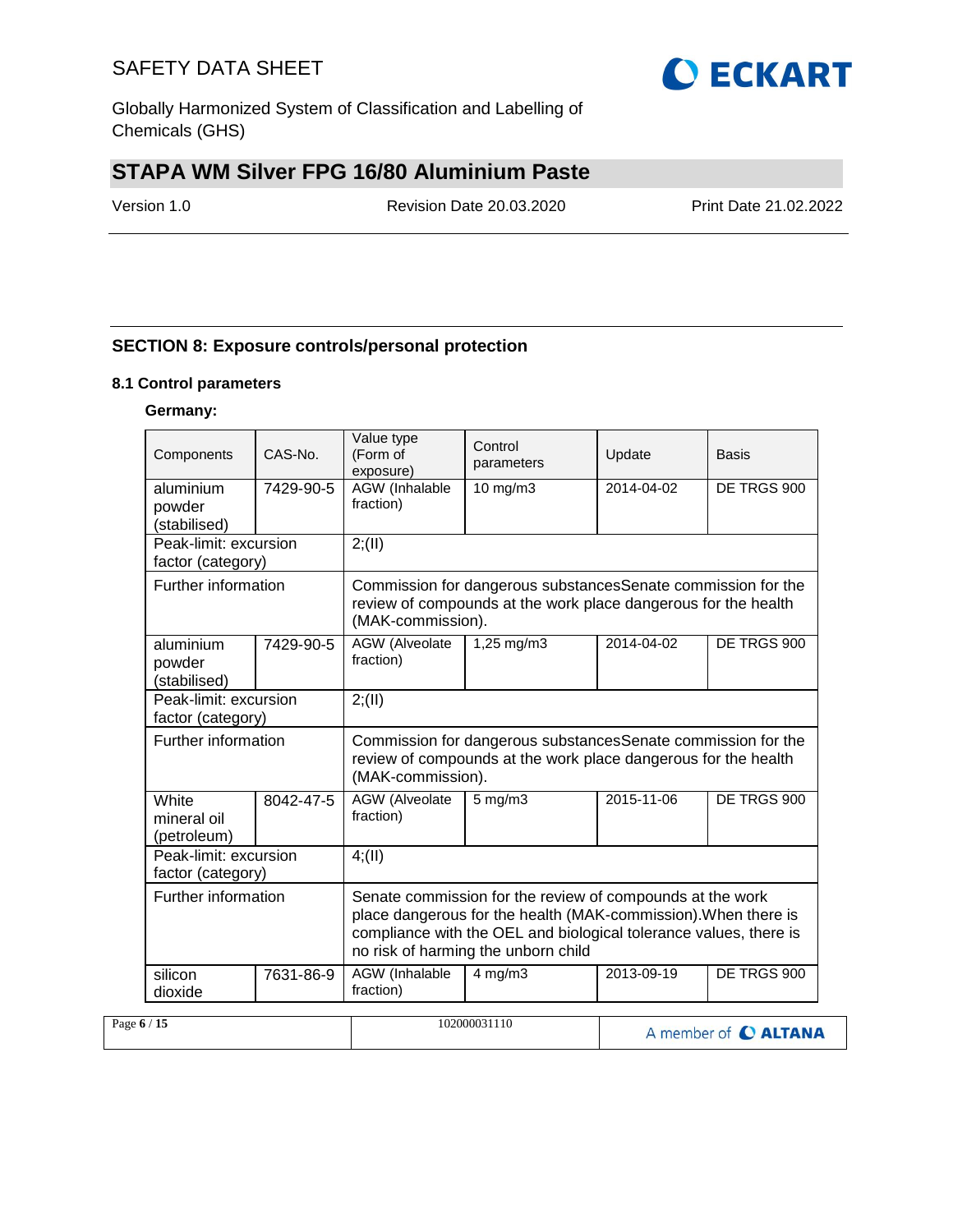

Globally Harmonized System of Classification and Labelling of Chemicals (GHS)

# **STAPA WM Silver FPG 16/80 Aluminium Paste**

| Version 1.0 | <b>Revision Date 20.03.2020</b> | Print Date 21.02.2022 |
|-------------|---------------------------------|-----------------------|
|             |                                 |                       |

| Further information | Senate commission for the review of compounds at the work<br>place dangerous for the health (MAK-commission). Colloidal<br>amorphous silica, including pyrogenic silica and in wet processes<br>manufactured silica (precipitated silica, silicagel). When there is<br>compliance with the OEL and biological tolerance values, there is<br>no risk of harming the unborn child |
|---------------------|---------------------------------------------------------------------------------------------------------------------------------------------------------------------------------------------------------------------------------------------------------------------------------------------------------------------------------------------------------------------------------|
|                     |                                                                                                                                                                                                                                                                                                                                                                                 |

#### **8.2 Exposure controls**

| Personal protective equipment |                                                                                                                                                                                                                                                                                                    |                      |
|-------------------------------|----------------------------------------------------------------------------------------------------------------------------------------------------------------------------------------------------------------------------------------------------------------------------------------------------|----------------------|
| Eye protection                | Safety glasses                                                                                                                                                                                                                                                                                     |                      |
| Hand protection               |                                                                                                                                                                                                                                                                                                    |                      |
| Material                      | Solvent-resistant gloves                                                                                                                                                                                                                                                                           |                      |
| Remarks                       | Take note of the information given by the producer concerning<br>permeability and break through times, and of special<br>workplace conditions (mechanical strain, duration of contact).                                                                                                            |                      |
|                               | The exact break through time can be obtained from the<br>protective glove producer and this has to be observed.                                                                                                                                                                                    |                      |
|                               | Please observe the instructions regarding permeability and<br>breakthrough time which are provided by the supplier of the<br>gloves. Also take into consideration the specific local<br>conditions under which the product is used, such as the<br>danger of cuts, abrasion, and the contact time. |                      |
|                               | Recommended preventive skin protection                                                                                                                                                                                                                                                             |                      |
|                               | Skin should be washed after contact.                                                                                                                                                                                                                                                               |                      |
|                               | The suitability for a specific workplace should be discussed<br>with the producers of the protective gloves.                                                                                                                                                                                       |                      |
| Skin and body protection      | Long sleeved clothing                                                                                                                                                                                                                                                                              |                      |
|                               | Safety shoes                                                                                                                                                                                                                                                                                       |                      |
|                               | Choose body protection according to the amount and                                                                                                                                                                                                                                                 |                      |
| Page 7 / 15                   | 102000031110                                                                                                                                                                                                                                                                                       | A member of C ALTANA |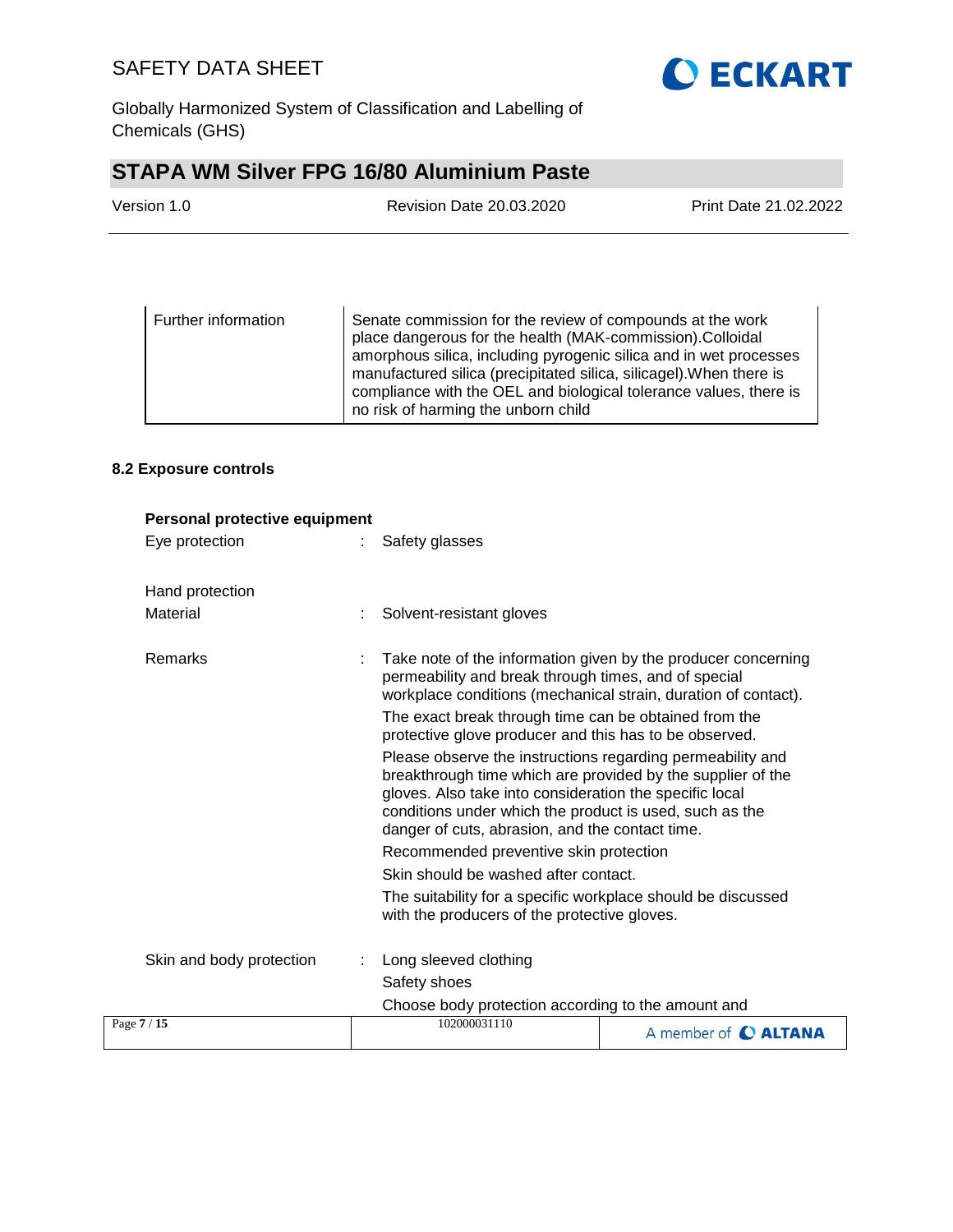



# **STAPA WM Silver FPG 16/80 Aluminium Paste**

| Version 1.0                            |  | Revision Date 20.03.2020                                                         | Print Date 21.02.2022 |
|----------------------------------------|--|----------------------------------------------------------------------------------|-----------------------|
|                                        |  |                                                                                  |                       |
|                                        |  | concentration of the dangerous substance at the work place.                      |                       |
| Respiratory protection                 |  | Use suitable breathing protection if workplace concentration<br>requires.        |                       |
| <b>Environmental exposure controls</b> |  |                                                                                  |                       |
| Water                                  |  | The product should not be allowed to enter drains, water<br>courses or the soil. |                       |

### **SECTION 9: Physical and chemical properties**

#### **9.1 Information on basic physical and chemical properties**

| Appearance                  | : Pasty solid             |
|-----------------------------|---------------------------|
| Colour                      | : silver                  |
| Odour                       | : characteristic          |
| pH                          | : No data available       |
| Freezing point              | : No data available       |
| Boiling point/boiling range | : No data available       |
| Flash point                 | No data available         |
| <b>Bulk density</b>         | No data available         |
| Flammability (solid, gas)   | <b>Combustible Solids</b> |
|                             |                           |
| Auto-flammability           | : not auto-flammable      |
| Upper explosion limit       | : No data available       |
| Lower explosion limit       | : No data available       |
| Vapour pressure             | : No data available       |
| Density                     | : $1,3 - 2,0$ g/cm3       |
|                             |                           |

| Page 8 / 15 | 102000031110 | A member of C ALTANA |
|-------------|--------------|----------------------|
|             |              |                      |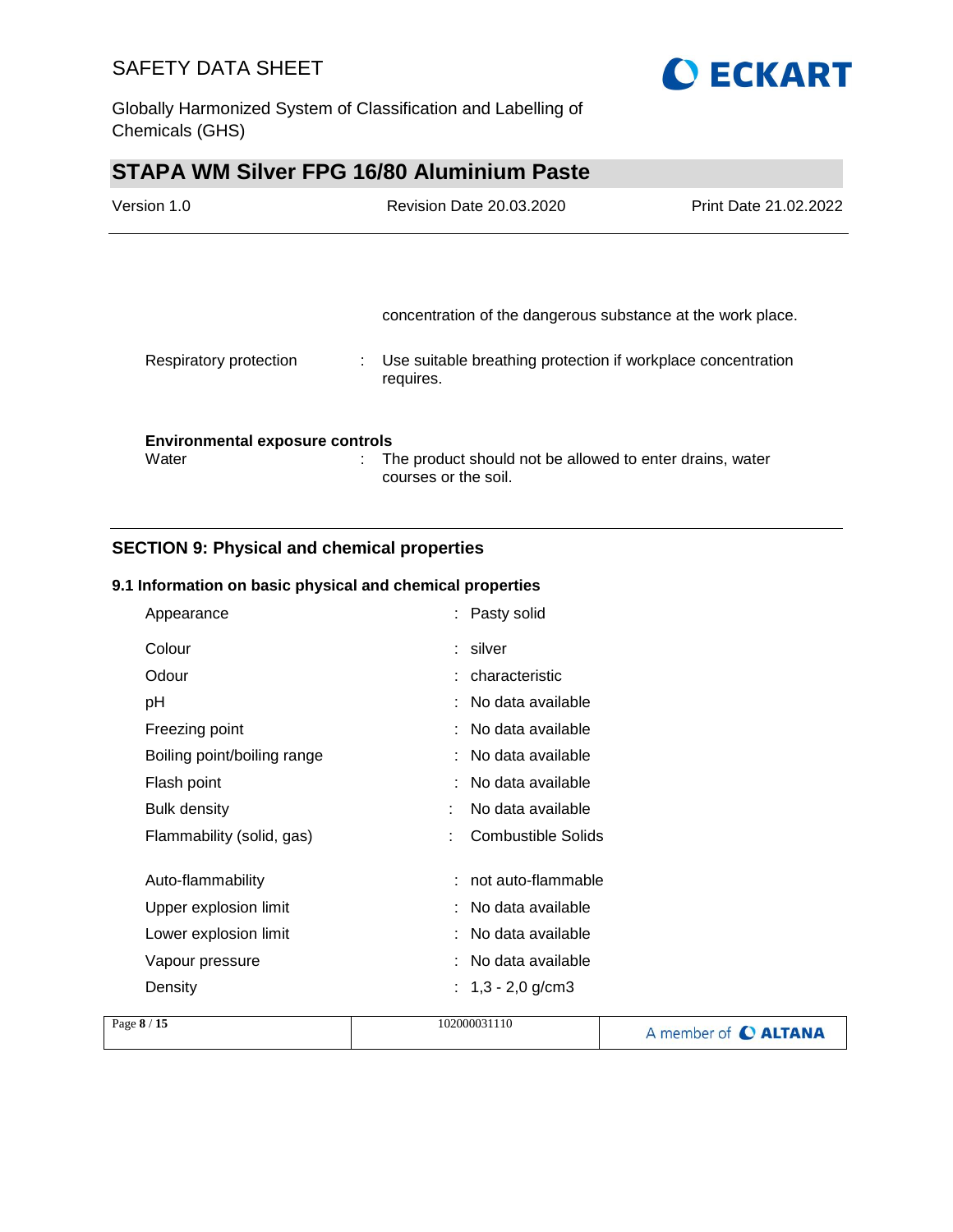Globally Harmonized System of Classification and Labelling of Chemicals (GHS)

## **STAPA WM Silver FPG 16/80 Aluminium Paste**

| Version 1.0 | <b>Revision Date 20.03.2020</b> | Print Date 21.02.2022 |
|-------------|---------------------------------|-----------------------|
|             |                                 |                       |

**O ECKART** 

| Water solubility                       | $:$ No data available            |
|----------------------------------------|----------------------------------|
| Miscibility with water                 | $:$ immiscible                   |
| Solubility in other solvents           | : No data available              |
| Partition coefficient: n-octanol/water | : No data available              |
| Ignition temperature                   | : No data available              |
| Thermal decomposition                  | : No data available              |
| Viscosity, dynamic                     | : No data available              |
| Viscosity, kinematic                   | $:$ No data available            |
| Flow time                              | : No data available              |
| Explosive properties                   | : Not explosive<br>Not explosive |

#### **9.2 Other information**

No data available

#### **SECTION 10: Stability and reactivity**

#### **10.1 Reactivity**

No decomposition if stored and applied as directed.

#### **10.2 Chemical stability**

No decomposition if stored and applied as directed.

#### **10.3 Possibility of hazardous reactions**

Hazardous reactions : Reacts with alkalis, acids, halogenes and oxidizing agents. Contact with acids and alkalis may release hydrogen. Mixture reacts slowly with water resulting in evolution of hydrogen. Vapour/air-mixtures are explosive at intense warming.

Stable under recommended storage conditions.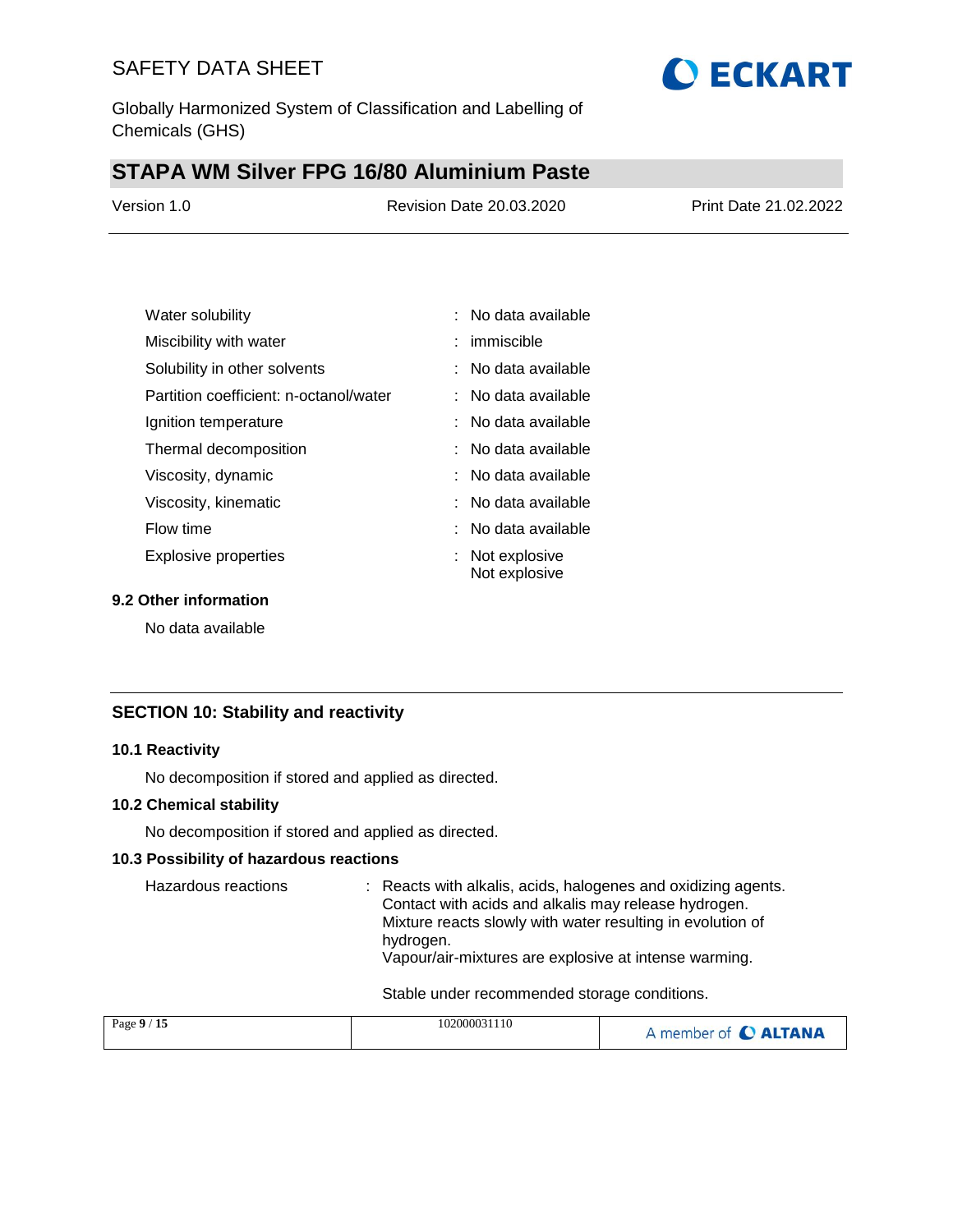**10.4 Conditions to avoid**



# **STAPA WM Silver FPG 16/80 Aluminium Paste**

| Version 1.0 | Revision Date 20.03.2020 | Print Date 21.02.2022 |
|-------------|--------------------------|-----------------------|
|             |                          |                       |

| Conditions to avoid         | : Do not allow to dry.                                                      |  |  |
|-----------------------------|-----------------------------------------------------------------------------|--|--|
|                             | No data available                                                           |  |  |
| 10.5 Incompatible materials |                                                                             |  |  |
| Materials to avoid          | : Acids<br><b>Bases</b><br>Oxidizing agents<br>Highly halogenated compounds |  |  |

#### **10.6 Hazardous decomposition products**

| Hazardous decomposition<br>products | : No data available |
|-------------------------------------|---------------------|
| Other information                   | : No data available |

### **SECTION 11: Toxicological information**

#### **11.1 Information on toxicological effects**

#### **Acute toxicity**

#### **Components:**

#### **silicon dioxide :**

Acute oral toxicity : LD50 Rat: 5 000 mg/kg

Mouse: 15 000 mg/kg

| Page 10 / 15 | 102000031110 | A member of C ALTANA |
|--------------|--------------|----------------------|
|--------------|--------------|----------------------|

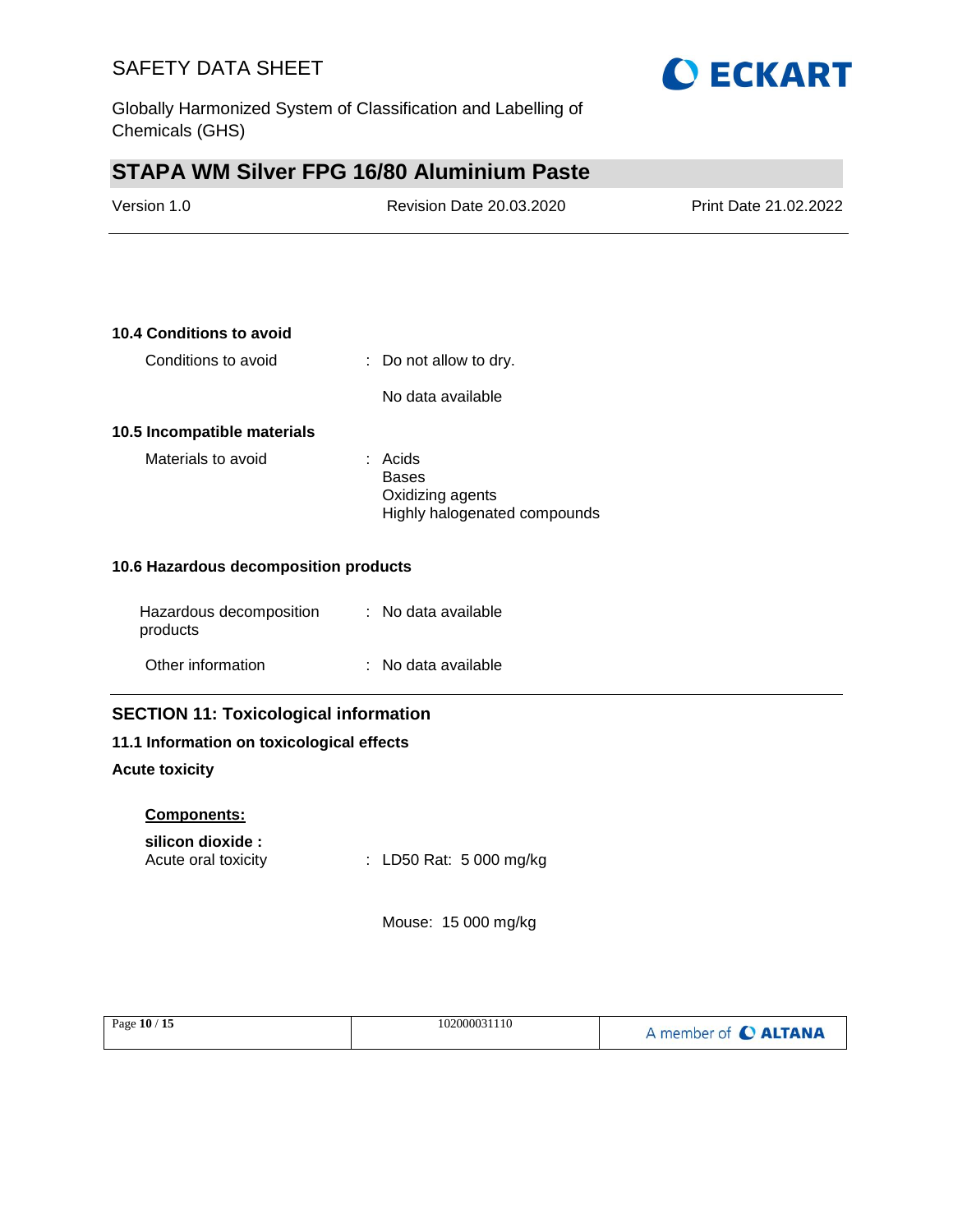



## **STAPA WM Silver FPG 16/80 Aluminium Paste**

| Version 1.0                                            | Revision Date 20.03.2020     | Print Date 21.02.2022 |
|--------------------------------------------------------|------------------------------|-----------------------|
|                                                        |                              |                       |
| Acute inhalation toxicity                              | : Rat: 0,139 mg/l            |                       |
|                                                        | Exposure time: 4 h           |                       |
| Acute dermal toxicity                                  | : LD50 Rabbit: > 5 000 mg/kg |                       |
| <b>Skin corrosion/irritation</b>                       |                              |                       |
| No data available                                      |                              |                       |
| Serious eye damage/eye irritation<br>No data available |                              |                       |
| Respiratory or skin sensitisation                      |                              |                       |
| No data available                                      |                              |                       |
| Carcinogenicity<br>No data available                   |                              |                       |
| <b>Toxicity to reproduction/fertility</b>              |                              |                       |
| No data available                                      |                              |                       |
| Reprod.Tox./Development/Teratogenicity                 |                              |                       |
| No data available                                      |                              |                       |
| <b>STOT - single exposure</b>                          |                              |                       |
| No data available                                      |                              |                       |
| <b>STOT - repeated exposure</b>                        |                              |                       |
| Page 11 / 15                                           | 102000031110                 | A member of C ALTANA  |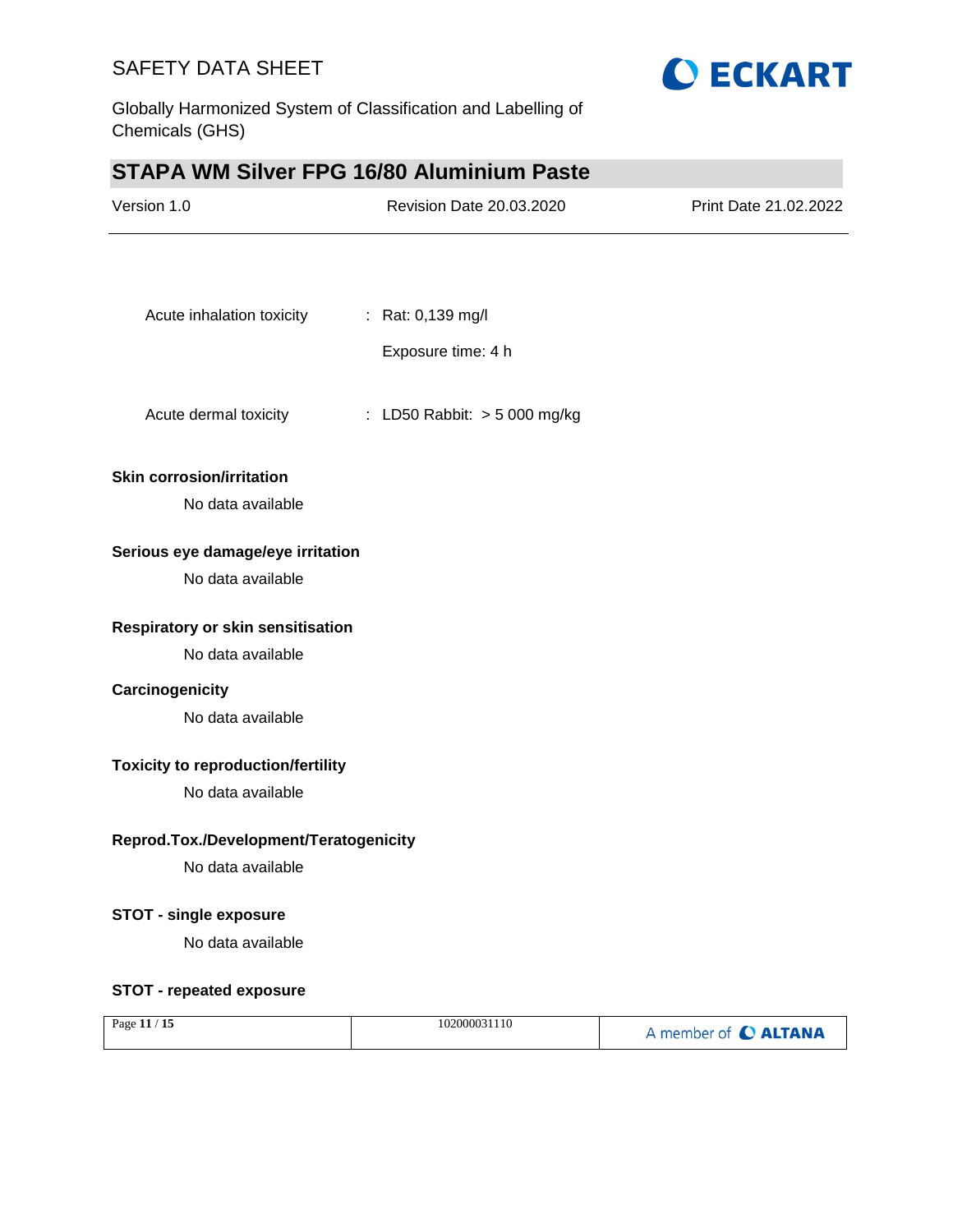

Globally Harmonized System of Classification and Labelling of Chemicals (GHS)

# **STAPA WM Silver FPG 16/80 Aluminium Paste**

| Version 1.0 | <b>Revision Date 20.03.2020</b> | Print Date 21.02.2022 |
|-------------|---------------------------------|-----------------------|
|             |                                 |                       |

No data available

#### **Aspiration toxicity**

No data available

#### **Further information**

#### **Product**

No data available

#### **SECTION 12: Ecological information**

#### **12.1 Toxicity**

**Components:**

| silicon dioxide (7631-86-9) :                          |                                                                    |
|--------------------------------------------------------|--------------------------------------------------------------------|
| Toxicity to daphnia and other<br>aquatic invertebrates | : (Daphnia (water flea)): $7600 \text{ mg/l}$                      |
| Toxicity to algae                                      | : (Chlorella pyrenoidosa (aglae)): 440 mg/l<br>Exposure time: 72 h |

#### **12.2 Persistence and degradability**

No data available

#### **12.3 Bioaccumulative potential**

No data available

#### **12.4 Mobility in soil**

No data available

| Page 12 / 15 | 102000031110 | A member of C ALTANA |
|--------------|--------------|----------------------|
|--------------|--------------|----------------------|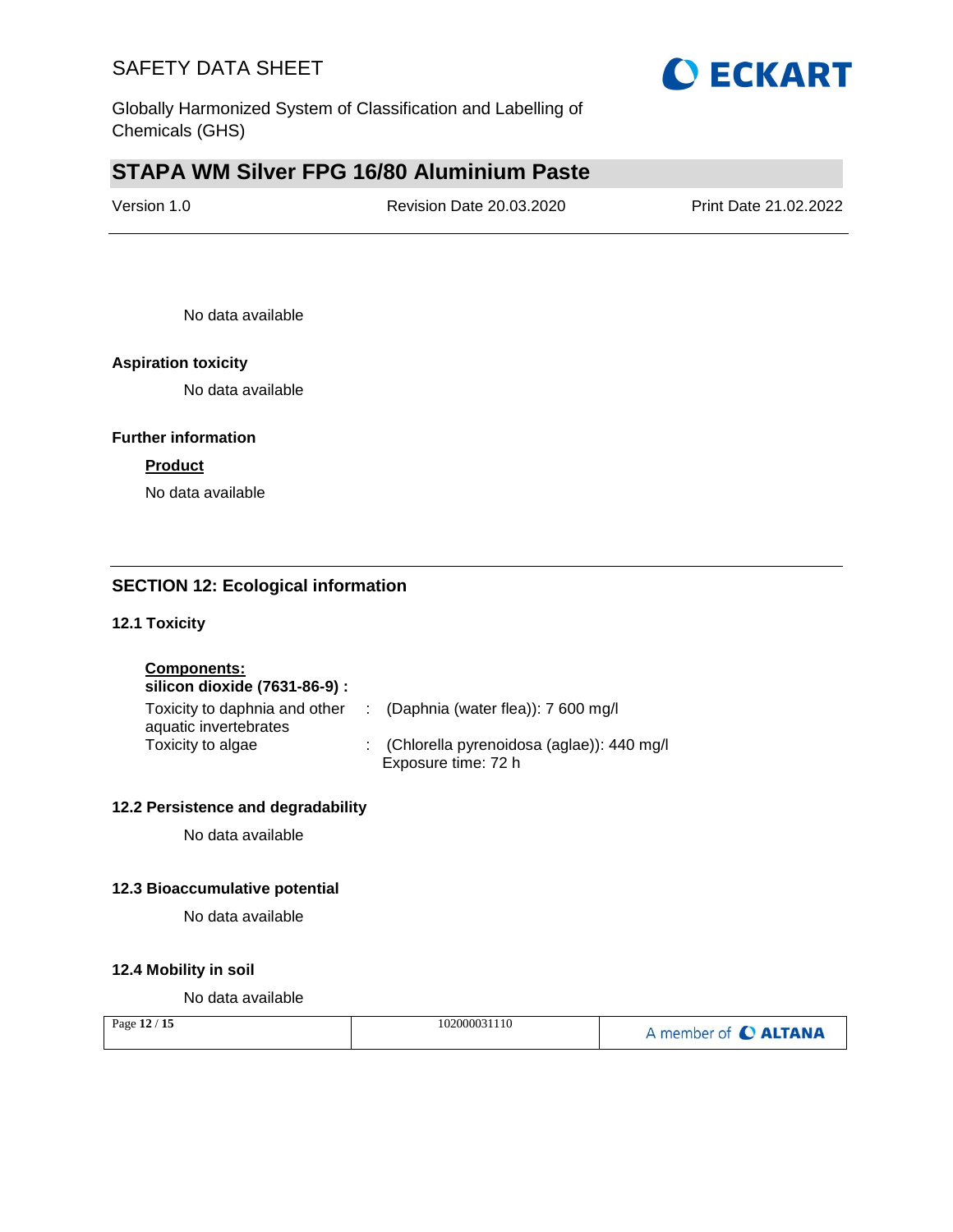

# **STAPA WM Silver FPG 16/80 Aluminium Paste**

| Version 1.0 | Revision Date 20.03.2020 | Print Date 21.02.2022 |
|-------------|--------------------------|-----------------------|
|             |                          |                       |

#### **12.5 Results of PBT and vPvB assessment**

No data available

#### **12.6 Other adverse effects**

#### **Product:**

| Additional ecological | : No data available |
|-----------------------|---------------------|
| information           |                     |

#### **SECTION 13: Disposal considerations**

### **13.1 Waste treatment methods**

| Product                | : In accordance with local and national regulations.                                                                                                      |
|------------------------|-----------------------------------------------------------------------------------------------------------------------------------------------------------|
| Contaminated packaging | : Empty containers should be taken to an approved waste<br>handling site for recycling or disposal.<br>In accordance with local and national regulations. |

#### **SECTION 14: Transport information**

#### **14.1 UN number**

**14.2 Proper shipping name**

- **14.3 Transport hazard class**
- **14.4 Packing group**
- **14.5 Environmental hazards**

| Page 13 / 15<br>102000031110 | A member of C ALTANA |
|------------------------------|----------------------|
|------------------------------|----------------------|

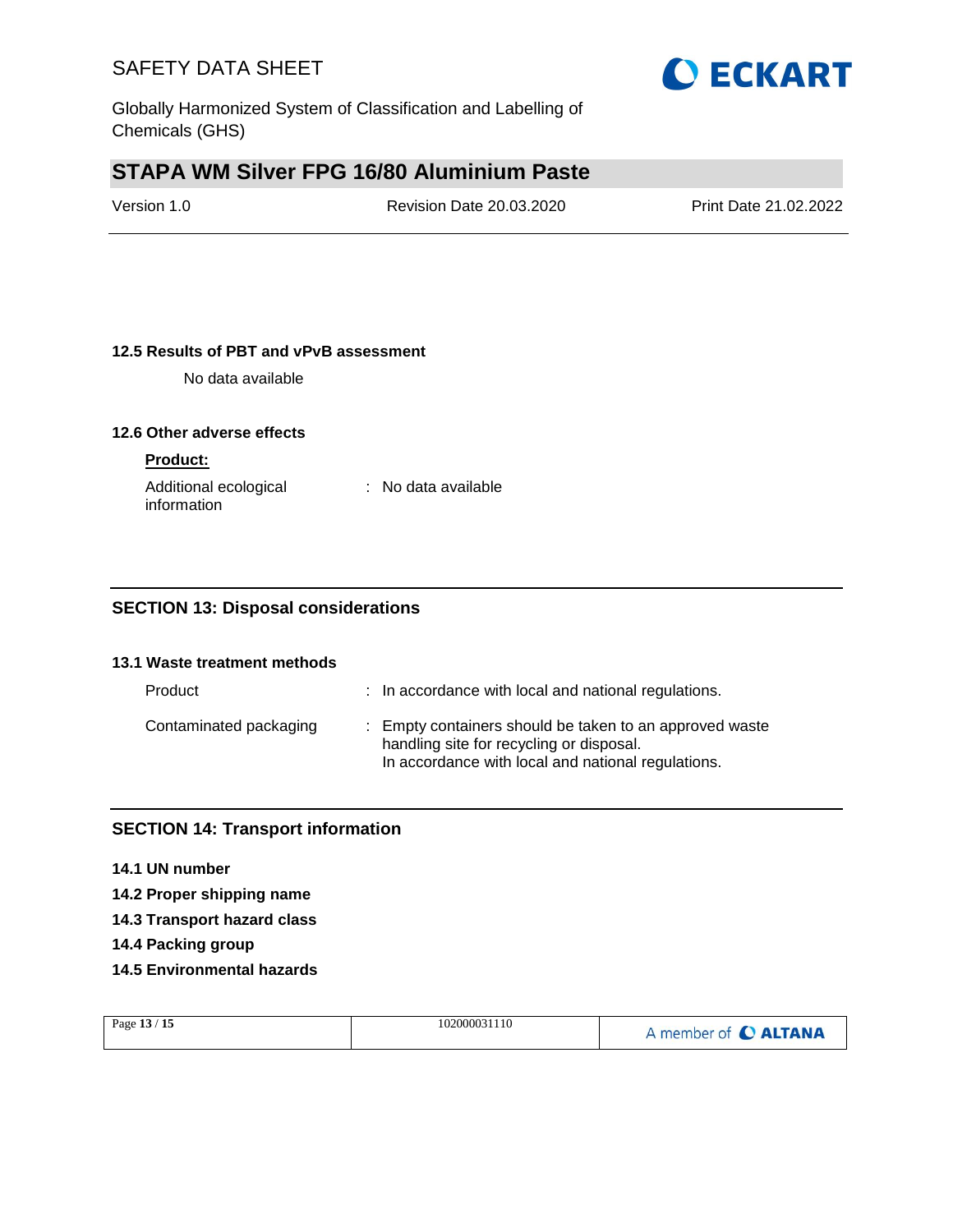Globally Harmonized System of Classification and Labelling of Chemicals (GHS)

# **STAPA WM Silver FPG 16/80 Aluminium Paste**

| Version 1.0 | Revision Date 20.03.2020 | Print Date 21.02.2022 |
|-------------|--------------------------|-----------------------|
|             |                          |                       |

#### **14.6 Special precautions for user**

Not classified as dangerous in the meaning of transport regulations.

#### **14.7 Transport in bulk according to Annex II of MARPOL 73/78 and the IBC Code**

No data available

#### **SECTION 15: Regulatory information**

#### **15.1 Safety, health and environmental regulations/legislation specific for the substance or mixture**

| <b>Prohibition/Restriction</b><br>REACH - Candidate List of Substances of Very High<br>Concern for Authorisation (Article 59). | : Not applicable |
|--------------------------------------------------------------------------------------------------------------------------------|------------------|
| <b>Prohibition/Restriction</b><br>Regulation (EC) No 1005/2009 on substances that<br>deplete the ozone layer                   | : Not applicable |
| <b>Prohibition/Restriction</b><br>Regulation (EC) No 850/2004 on persistent organic<br>pollutants                              | : Not applicable |

#### **15.2 Chemical safety assessment**

No data available